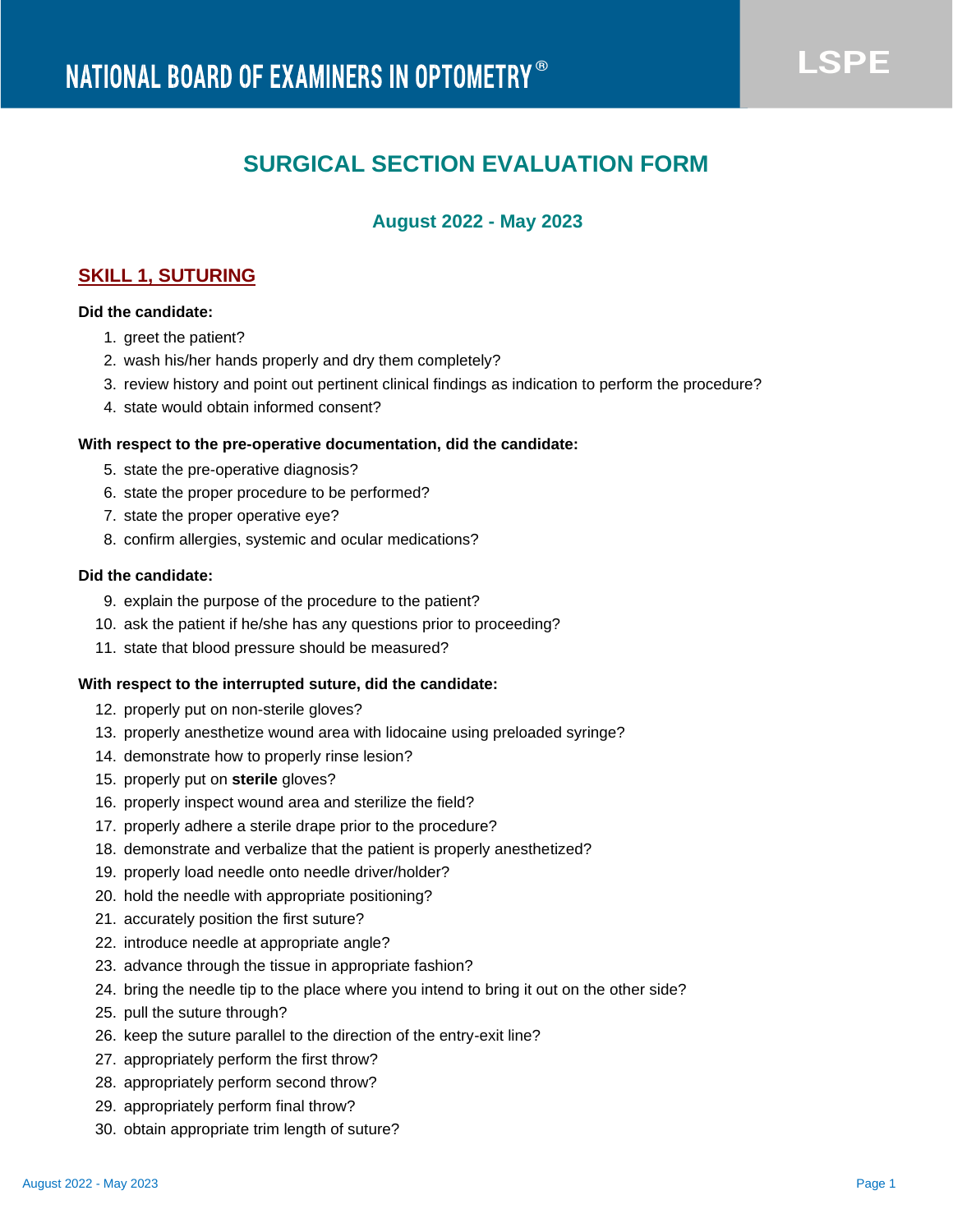- 31. appropriately repeat steps for second suture?
- 32. appropriately repeat steps for third suture?
- 33. maintain adequate distance between sutures?
- 34. appropriately close the wound?
- 35. dispose of needle into sharps container and return all instruments to tray?
- 36. maintain needle safety throughout the procedure?
- 37. maintain aseptic technique throughout the procedure?
- 38. perform the procedure in a smooth and logical manner?

#### **With respect to the dictation of a post-operative note, did the candidate:**

- 39. state procedure eye?
- 40. state how patient tolerated the procedure?
- 41. state patient disposition post-treatment?

#### **Regarding post-operative patient education, did the candidate:**

- 42. give the patient proper post-operative home care instructions including medication?
- 43. give the patient proper return to clinic instructions?
- 44. give the patient emergency office contact information?
- 45. ask the patient if he/she has any questions before leaving office?

#### **Regarding suture removal, did the candidate:**

46. appropriately remove the sutures?

# **SKILL 2, CHALAZION EXCISION**

# **Did the candidate:**

- 47. explain the purpose of the procedure to the patient?
- 48. ask the patient if he/she has any questions prior to proceeding?
- 49. confirm allergies?
- 50. state that blood pressure should be measured?
- 51. state use of topical ophthalmic anesthesia?
- 52. state use of ophthalmic Betadine?
- 53. properly put on non-sterile gloves?
- 54. clean skin with alcohol prep pad or Betadine?

#### **Using the eyelid model, did the candidate:**

- 55. appropriately mark chalazion before injecting?
- 56. inject 0.3-0.5cc lidocaine 1%/epinephrine 1:200,000 adjacent to chalazion using preloaded syringe?
- 57. apply digital massage to spread anesthesia?
- 58. apply chalazion clamp and appropriately evert eyelid of model?

## **On the chalazion model, did the candidate:**

- 59. move to chalazion model and properly make incision through center of chalazion?
- 60. properly remove the capsular contents with curette?
- 61. identify and remove fibrotic capsule?
- 62. demonstrate how to apply pressure in order to achieve hemostasis?
- 63. palpate to be certain the mass is fully excised?
- 64. properly rinse lesion with saline?